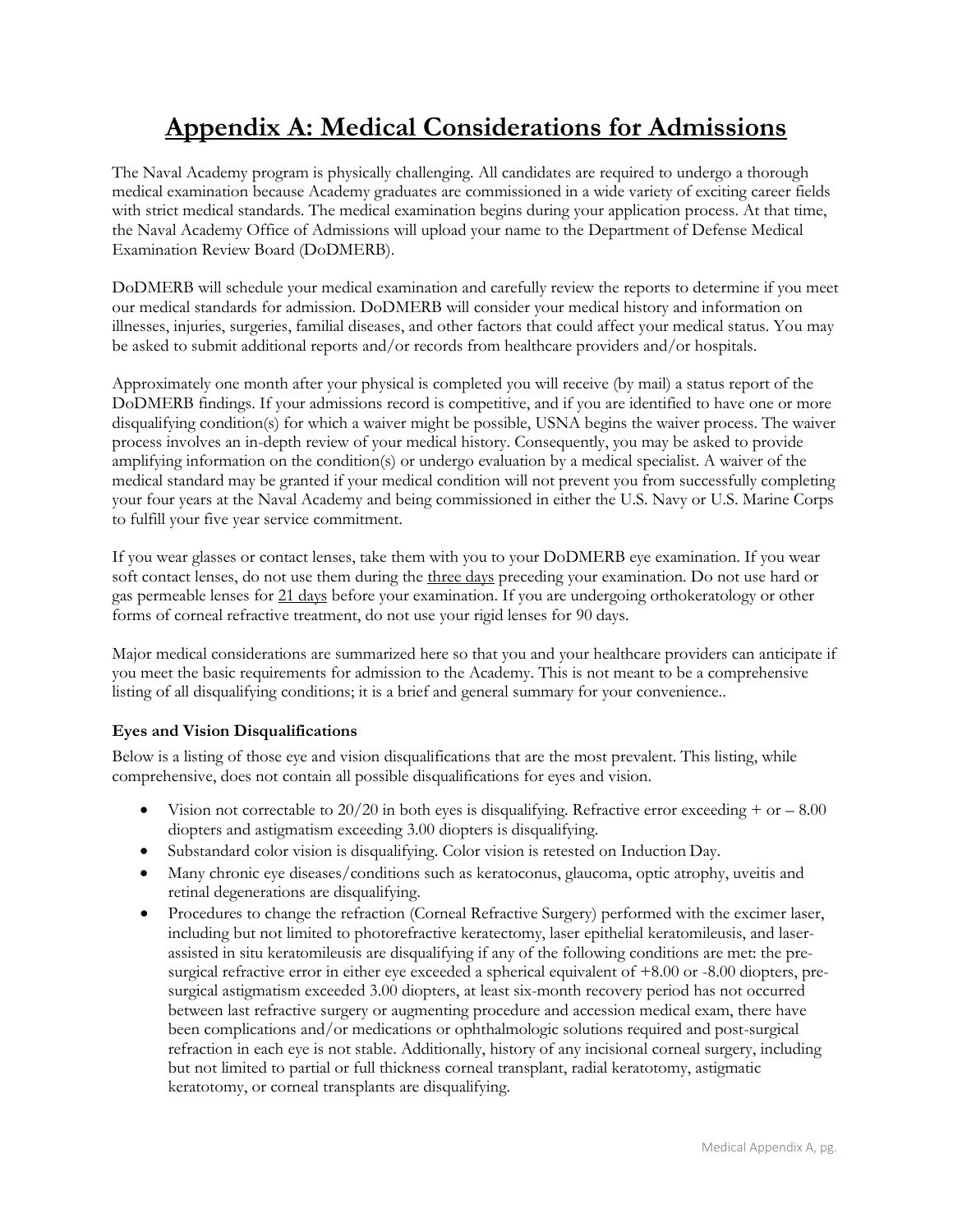## **Height and Weight Standards**

The minimum qualifying height is 58 inches for all candidates, and the maximum qualifying height for all candidates is 80 inches. Waivers may be granted to a limited number of exceptional candidates whose height exceeds this standard.

The minimum qualifying weight (by height) standards are listed in the table. Because of substantial variation in candidates' body composition, we apply an estimated body fat percentage when a candidate's weight exceeds the maximum listed. If you do not fall within these standards, we will ask you to provide several measurements with clear instructions so you may ask your gym teacher (perhaps when you take your Candidate Fitness Assessment), a coach, or school nurse to provide the information.

In such cases, the qualifying standard is the body fat percentage: no more than 25 percent for men and 35 percent for women, as determined by our protocol. If your weight is at least the minimum and not more than the maximum shown for your height on the preceding table, you will not be asked to provide measurements for the body fat estimate.

| HEIGHT AND WEIGHT STANDARDS |            |        |            |        |
|-----------------------------|------------|--------|------------|--------|
| Height (inches)             | Men        |        | Women      |        |
|                             | <b>MIN</b> | $MAX*$ | <b>MIN</b> | $MAX*$ |
| 58                          | 91         | 131    | 91         | 131    |
| 59                          | 94         | 136    | 94         | 136    |
| 60                          | 97         | 141    | 97         | 141    |
| 61                          | 100        | 145    | 100        | 145    |
|                             | 104        | 150    | 104        | 149    |
|                             | 107        | 155    | 107        | 152    |
|                             | 110        | 160    | 110        | 156    |
|                             | 114        | 165    | 114        | 160    |
| 66                          | 117        | 170    | 117        | 163    |
| 67                          | 121        | 175    | 121        | 167    |
|                             | 125        | 181    | 125        | 170    |
| 69                          | 128        | 186    | 128        | 174    |
|                             | 132        | 191    | 132        | 177    |
|                             | 136        | 196    | 136        | 181    |
|                             | 140        | 201    | 140        | 185    |
|                             | 144        | 206    | 144        | 189    |
|                             | 148        | 211    | 148        | 194    |
|                             | 152        | 216    | 152        | 200    |
|                             | 156        | 221    | 156        | 205    |
|                             | 160        | 226    | 160        | 211    |
|                             | 164        | 231    | 164        | 216    |
|                             | 168        | 236    | 168        | 222    |
| 80                          | 173        | 241    | 173        | 227    |

\*If your weight exceeds that shown for your height, you will be asked to provide measurements from which the Office of Admissions will estimate body fat percentage.

Obesity will not be waived. If you exceed the body fat percentage standard on Induction Day, you may be denied admission to enter the Academy.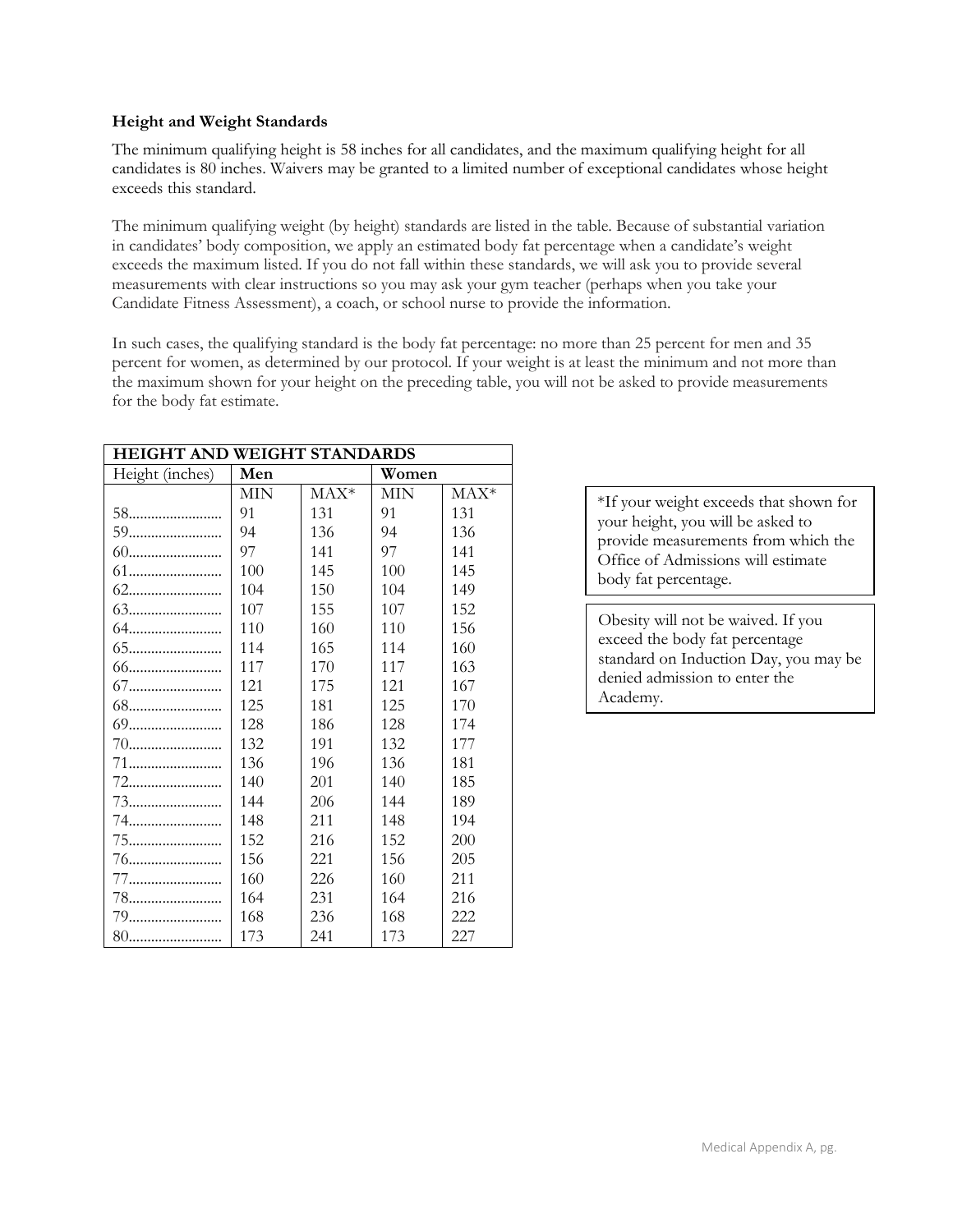## **Heart and Vascular System**

Among the disqualifying conditions are: uncorrected septal defect; congenital, rheumatic, or other abnormality of the heart valves or major vessels; abnormal heart rate or rhythm; blood pressure predominantly in the range of 140/90 or greater; severe or symptomatic varicose veins; and mitral valve prolapse which has either caused symptoms or been associated with rhythm disturbance or regurgitation.

# **Ears and Hearing**

Both ears must be free of tympanic membrane perforation and acute and chronic disease. The average of the hearing loss at 500, 1000 and 2000 Hz in either ear may not exceed 25 decibels (ISO), and the loss at any one of these three frequencies may not exceed 30 decibels. The maximum acceptable loss in either ear at 3000 Hz is 35 decibels and at 4000 Hz, 45 decibels.

# **Respiratory System**

A history of asthma, recurrent asthmatic bronchitis, exercise-induced bronchospasm, or reactive airways disease by any other name is disqualifying. Symptomatic nasal polyps, severe hay fever, and tuberculosis (if active within two years) will also result in disqualification. Nasal septal deviation, hypertrophic rhinitis, and other conditions that cause significant reduction of flow through either airway or which interfere with drainage of a sinus are disqualifying. Allergy immunotherapy is disqualifying if received within the 12 months preceding the examination.

# **Musculoskeletal System**

Un-united fractures, history of surgery to a major joint within six months, history of derangement of any major joint not corrected by surgery or evidence of instability subsequent to surgery, history of anterior or posterior cruciate ligament injury, retained orthopaedic devices, arthritis, severe scoliosis, symptomatic structural abnormalities of the spinal column, and herniated nucleus pulposus or history of spinal surgery for this or any other condition are disqualifying.

# **Genitourinary System**

Persistence of protein (except documented benign orthostatic proteinuria), sugar, or red or white blood cells in the urine is disqualifying, as are a history of recurrent or bilateral kidney stones. Severe congenital or developmental anomalies, hormonal disorders, neoplastic conditions, persistent or recurrent infections, and certain complications of infections are cause for rejection. An undescended testicle is disqualifying, as are pregnancy, endometriosis, and severe dysmenorrhea.

#### **Gastrointestinal System**

History of peptic ulcer, gastroesophageal reflux disease (GERD), gallbladder disease, regional enteritis (Crohn's Disease), ulcerative colitis, or any other inflammatory bowel disease is disqualifying.

#### **Neuropsychiatric Disorders**

Seizure disorders (but not uncomplicated febrile seizures in childhood), degenerative conditions, traumatic brain injuries, recurrent or severe headaches, and severe motion sickness susceptibility are disqualifying. History of psychosis or affective illness, personality disorder or immaturity, stammering, stuttering, eating disorders such as bulimia and anorexia, and bedwetting or sleepwalking persisting into adolescence also are disqualifying. Academic skills defects, such as learning disabilities or Attention Deficit Hyperactivity Disorder are not disqualifying if academic success can be demonstrated without the use of classroom accommodations, and no medication has been used in the past 12 months, with good grades.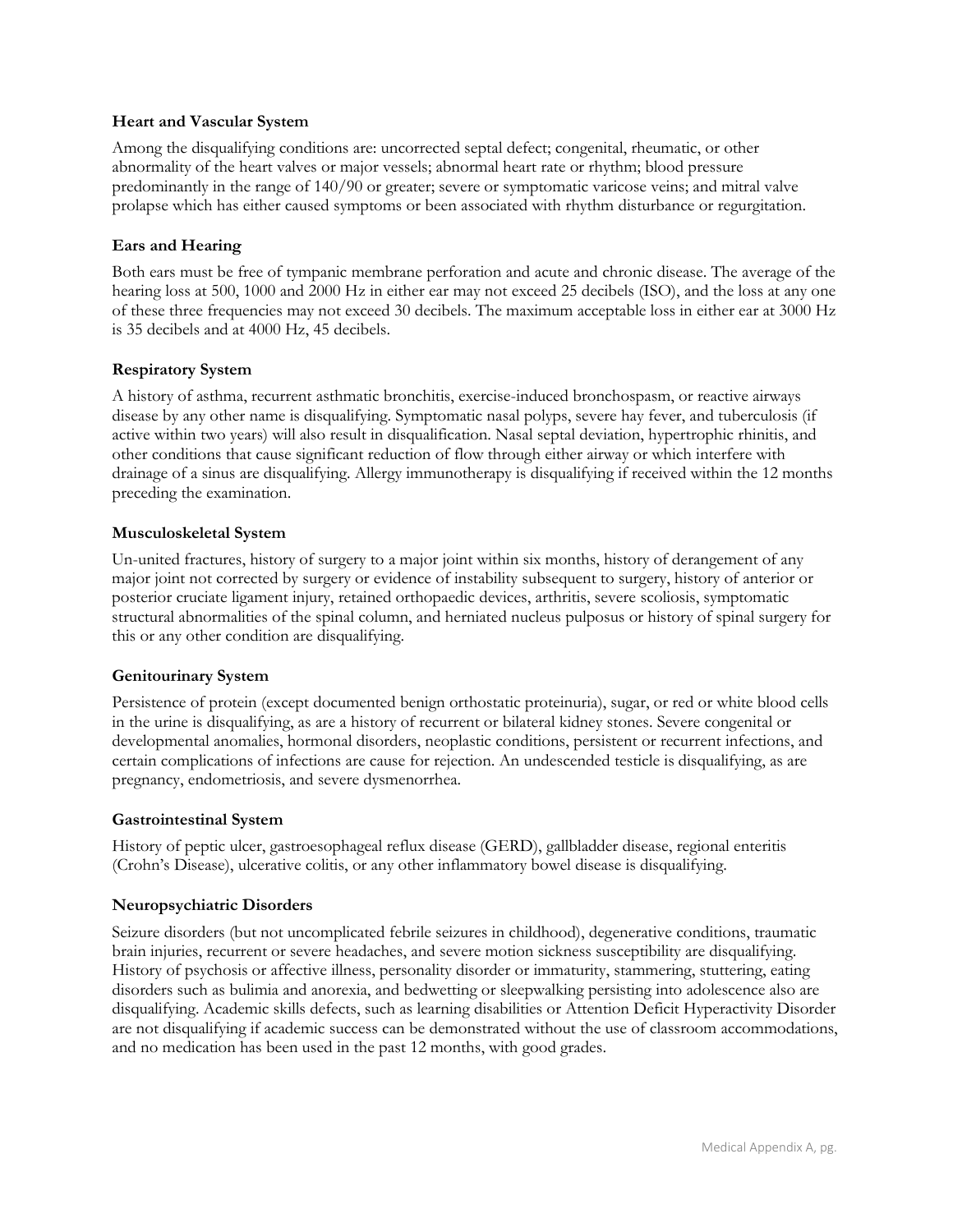## **Skin**

Chronic diseases such as psoriasis, atopic dermatitis, and eczema are disqualifying. Severe acne is disqualifying until successfully treated. If a course of Accutane is undertaken, this should be completed, with documentation of a favorable outcome six weeks prior to Induction Day. Pilonidal cyst, if evidenced by a discharging mass, is disqualifying until repaired successfully.

# **Tattoos and Body Alterations**

The Naval Academy strongly supports the U.S. Navy Policy prohibiting body alterations that are prejudicial to good order, discipline and morale or are of a nature to bring discredit upon the naval service. Body alternations that are excessive, obscene, sexually explicit or advocate or symbolize sex, gender, racial, religious, ethnic or national origin discrimination, as well as any body alternation that advocates or symbolizes gang affiliation, supremacist or extremist groups, or drug use are prohibited. Any body alteration that is visible in uniform clothing is prohibited, with the exception of a single non-elongated perforation of each earlobe for females. The use of gold, platinum, or other veneers or caps for the purposes of dental ornamentation are prohibited.

Pre-existing body alterations must adhere to the above stated Navy policy. Candidates accepting an offer of appointment will be asked to state whether any of the above conditions are present. All candidates so identified will undergo independent review by the Body Alteration Review Board (BARB). Candidates with any body alternation which does not conform to our policy may be granted a waiver or be issued an order to remove or correct the body alteration at the individual's own expense. Failure to comply may result in denied admission or disenrollment from the Naval Academy.

# **Other Disqualifying Conditions**

Some other disqualifying conditions include:

- Unrepaired abdominal wall hernia
- Removal of the spleen for most reasons except trauma
- Anemia
- Abnormal bleeding states
- Diabetes mellitus
- Thyroid disorders
- Sickle cell disease (sickle cell trait and glucose-6-phosphate dehydrogenase deficiency are not disqualifying)
- Any active communicable infection
- Hepatitis B carrier state
- Generalized reaction to stinging insect venom
- Family history of malignant hyperthermia
- Allergy to common foods requiring special dietary considerations
- A history of drug abuse, alcohol abuse, or alcohol dependence
- Exposure to the virus associated with AIDS (Acquired Immune Deficiency Syndrome).

A blood test for the presence of AIDS virus (HIV) antibodies, an alcohol breath test, and a urine test for drugs and pregnancy are performed on Induction Day at the Naval Academy; a confirmed positive result in any of these will lead to disqualification without possibility of a waiver.